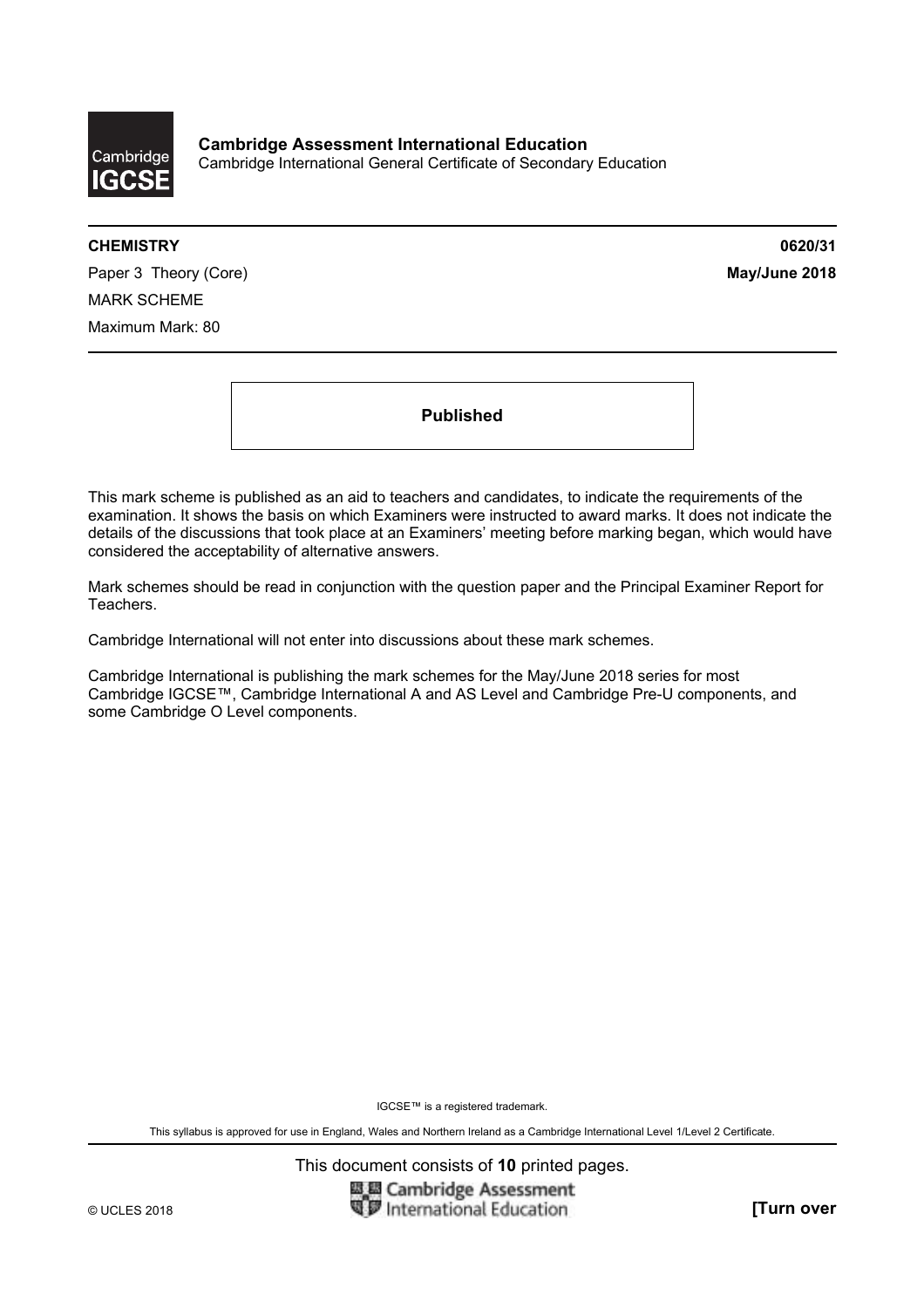# **Generic Marking Principles**

These general marking principles must be applied by all examiners when marking candidate answers. They should be applied alongside the specific content of the mark scheme or generic level descriptors for a question. Each question paper and mark scheme will also comply with these marking principles.

GENERIC MARKING PRINCIPLE 1:

Marks must be awarded in line with:

- the specific content of the mark scheme or the generic level descriptors for the question
- the specific skills defined in the mark scheme or in the generic level descriptors for the question
- the standard of response required by a candidate as exemplified by the standardisation scripts.

GENERIC MARKING PRINCIPLE 2:

Marks awarded are always **whole marks** (not half marks, or other fractions).

GENERIC MARKING PRINCIPLE 3:

Marks must be awarded **positively**:

- marks are awarded for correct/valid answers, as defined in the mark scheme. However, credit is given for valid answers which go beyond the scope of the syllabus and mark scheme, referring to your Team Leader as appropriate
- marks are awarded when candidates clearly demonstrate what they know and can do
- marks are not deducted for errors
- marks are not deducted for omissions
- answers should only be judged on the quality of spelling, punctuation and grammar when these features are specifically assessed by the question as indicated by the mark scheme. The meaning, however, should be unambiguous.

GENERIC MARKING PRINCIPLE 4:

Rules must be applied consistently e.g. in situations where candidates have not followed instructions or in the application of generic level descriptors.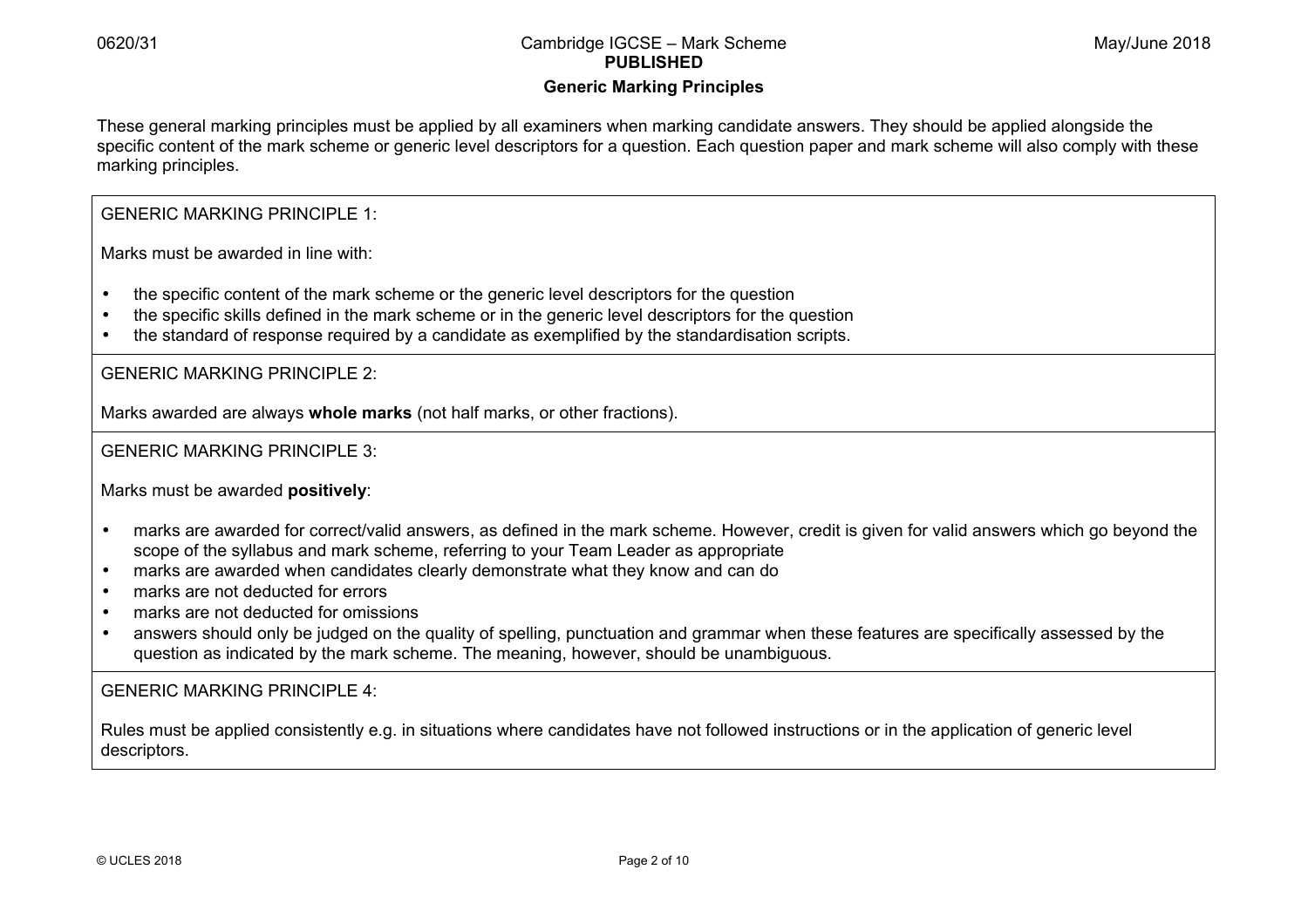# GENERIC MARKING PRINCIPLE 5:

Marks should be awarded using the full range of marks defined in the mark scheme for the question (however; the use of the full mark range may be limited according to the quality of the candidate responses seen).

## GENERIC MARKING PRINCIPLE 6:

Marks awarded are based solely on the requirements as defined in the mark scheme. Marks should not be awarded with grade thresholds or grade descriptors in mind.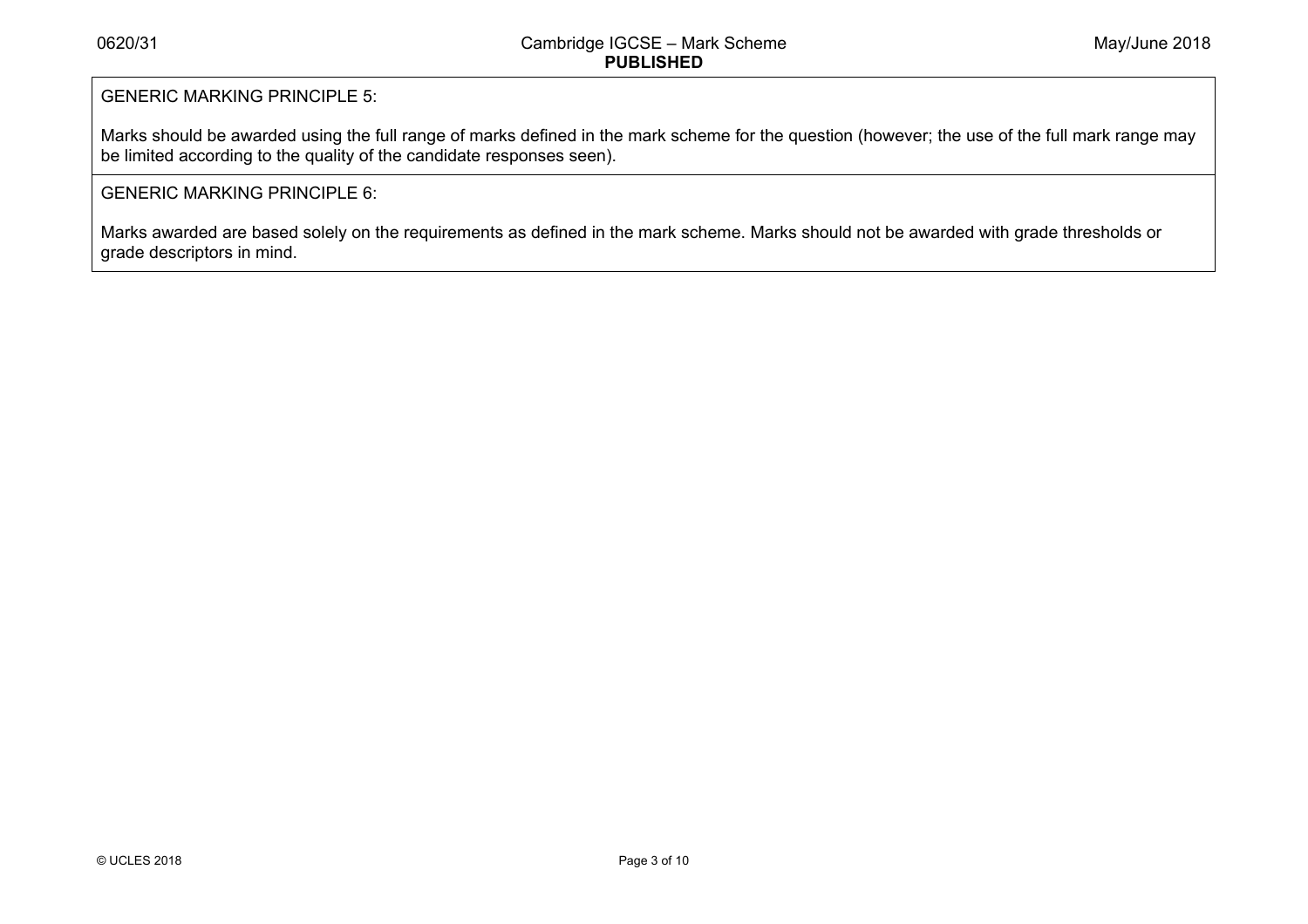| <b>Question</b> | <b>Answer</b>                                                                                                                                        | <b>Marks</b> |
|-----------------|------------------------------------------------------------------------------------------------------------------------------------------------------|--------------|
| 1(a)(i)         | ammonia / $NH3$                                                                                                                                      |              |
| 1(a)(ii)        | sulfur dioxide / $SO2$                                                                                                                               |              |
| 1(a)(iii)       | methane / $CH4$                                                                                                                                      |              |
| 1(a)(iv)        | carbon dioxide / $CO2$                                                                                                                               |              |
| 1(a)(v)         | argon / Ar                                                                                                                                           | 1            |
| 1(b)(i)         | helium is inert / it is inert / helium is unreactive / hydrogen is flammable                                                                         |              |
| 1(b)(ii)        | (old) light bulbs / welding / to protect reactive metals from oxidation / lasers                                                                     |              |
| 1(c)            | (substance containing) two (or more) types of atom bonded / two (or more) types of atom joined / two (or more) types of<br>atoms chemically combined |              |
| 1(d)            | pair of bonding electrons between each N and H                                                                                                       |              |
|                 | two unpaired electrons on N AND no extra electrons on the H                                                                                          |              |

| Question  | <b>Answer</b>            | <b>Marks</b> |
|-----------|--------------------------|--------------|
| 2(a)(i)   | $15.5(\%)$               |              |
| 2(a)(ii)  | hydrogen / $H_2$         |              |
| 2(a)(iii) | nitrogen AND oxygen      |              |
| 2(a)(iv)  | NO <sub>2</sub>          |              |
| 2(a)(v)   | the air / the atmosphere |              |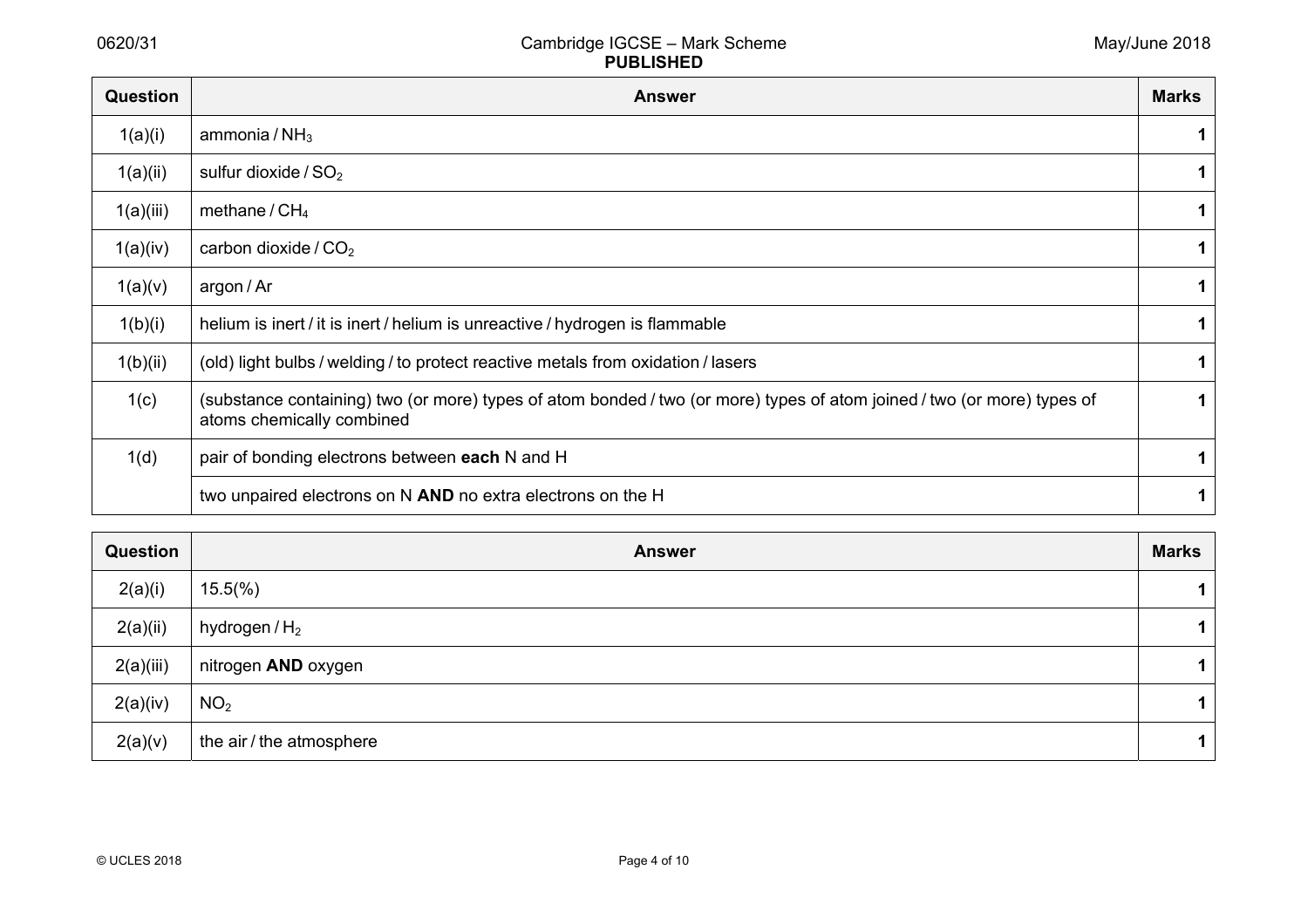| <b>Question</b> | <b>Answer</b>                                                                                                                                             | <b>Marks</b> |
|-----------------|-----------------------------------------------------------------------------------------------------------------------------------------------------------|--------------|
| 2(b)(i)         | compound of carbon and hydrogen only / compound of hydrogen and carbon with no other elements                                                             | $\mathbf{2}$ |
|                 | IF 2 marks not scored:<br>1 mark for it contains carbon and hydrogen only / compound of hydrogen and carbon / molecules containing carbon and<br>hydrogen |              |
| 2(b)(ii)        | poisonous / toxic                                                                                                                                         | 1.           |
| 2(b)(iii)       | 5 (CO <sub>2</sub> )                                                                                                                                      | 1            |
|                 | 6(H <sub>2</sub> O)                                                                                                                                       | 1            |

| <b>Question</b> | <b>Answer</b>                                                                                                                                                               | <b>Marks</b> |
|-----------------|-----------------------------------------------------------------------------------------------------------------------------------------------------------------------------|--------------|
| 3(a)(i)         | One mark each for any 3 of:                                                                                                                                                 | 3            |
|                 | (limonene) particles go from liquid to vapour<br>$\bullet$                                                                                                                  |              |
|                 | diffusion<br>$\bullet$                                                                                                                                                      |              |
|                 | random movement of particles / particles move anywhere / particles move in all directions<br>$\bullet$                                                                      |              |
|                 | spreading out of particles / intermingling of particles / mixing of particles / particles collide / particles bounce off each<br>$\bullet$<br>other / particles go all over |              |
|                 | (bulk) movement of particles from higher to lower concentration / movement of particles <b>down</b> concentration gradient<br>$\bullet$                                     |              |
| 3(a)(ii)        | solid                                                                                                                                                                       |              |
|                 | $-80$ °C is below the melting point / it is below the melting point / it has not yet reached its melting point / melts above $-80$ °C                                       |              |
| 3(b)(i)         | (substance which) speeds up a reaction / substance which increases the rate of reaction                                                                                     |              |
| 3(b)(ii)        | addition of oxygen (to a substance) / loss of electrons / increase in oxidation number                                                                                      |              |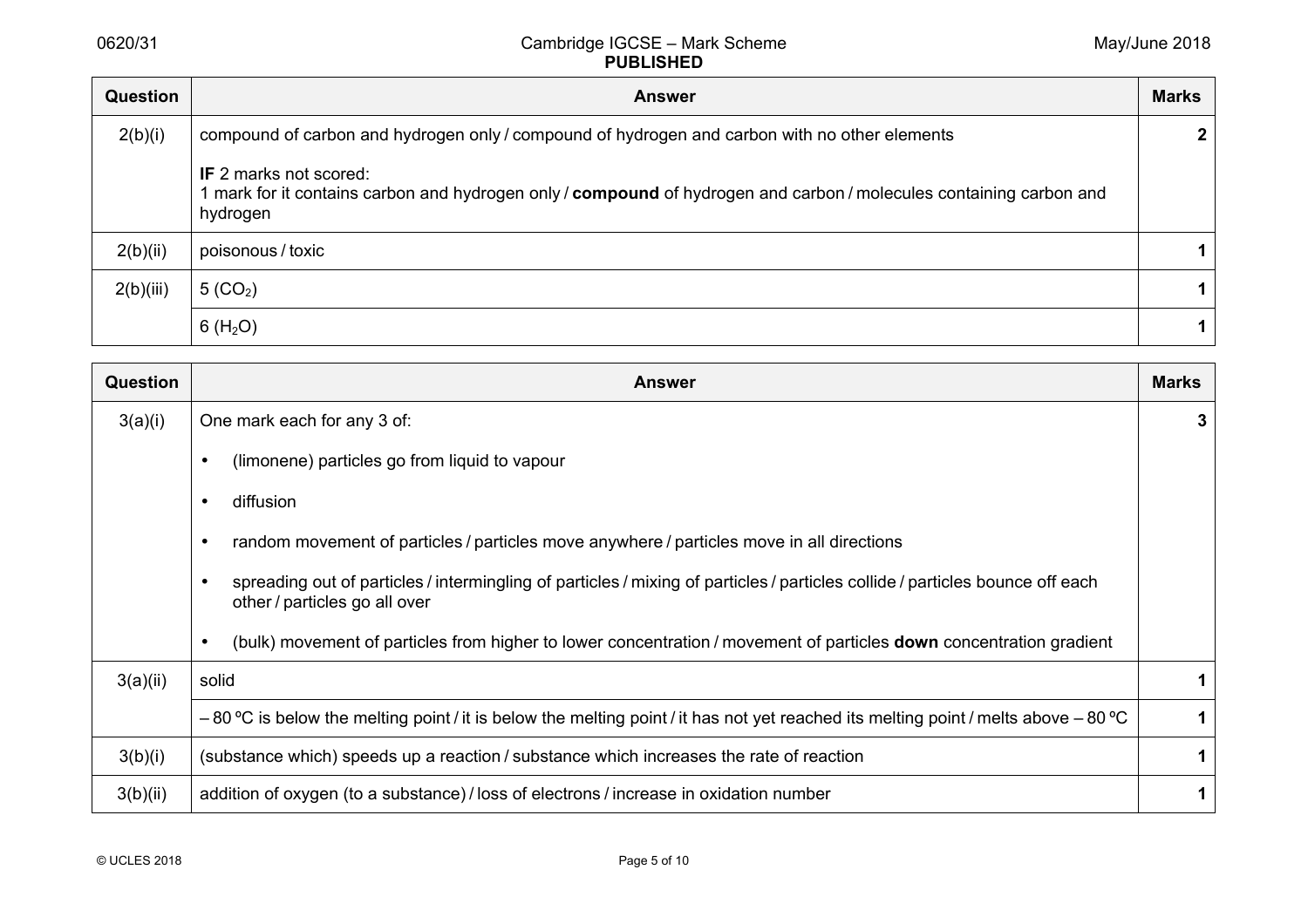| Question | Answer                     | <b>Marks</b> |
|----------|----------------------------|--------------|
| 3(c)(i)  | C=C bond                   |              |
| 3(c)(ii) | orange / red-brown / brown |              |
|          | to colourless              |              |

| <b>Question</b> | <b>Answer</b>                                                                                                                                                                                                                | <b>Marks</b> |
|-----------------|------------------------------------------------------------------------------------------------------------------------------------------------------------------------------------------------------------------------------|--------------|
| 4(a)            | nickel <iron<chromium<magnesium< td=""><td><math>\mathbf{2}</math></td></iron<chromium<magnesium<>                                                                                                                           | $\mathbf{2}$ |
|                 | <b>IF</b> 2 marks not scored:<br>1 mark if all reversed / one consecutive pair reversed                                                                                                                                      |              |
| 4(b)            | One mark each for any 3 of:                                                                                                                                                                                                  | 3            |
|                 | iron has high melting point / boiling point / ORA for K<br>$\bullet$                                                                                                                                                         |              |
|                 | iron has high density / ORA for K<br>$\bullet$                                                                                                                                                                               |              |
|                 | iron has catalytic activity / ORA for K<br>$\bullet$                                                                                                                                                                         |              |
|                 | iron forms coloured compounds / ORA for K<br>$\bullet$                                                                                                                                                                       |              |
|                 | iron compounds have variable oxidation states / form ions with different charges / ORA for K<br>$\bullet$                                                                                                                    |              |
|                 | iron is hard / potassium is soft / iron is strong / potassium is weak<br>$\bullet$                                                                                                                                           |              |
|                 | one suitable difference in chemical properties e.g. iron is less reactive than potassium ORA / potassium reacts with<br>$\bullet$<br>cold water / iron does not react with cold water / iron rusts / potassium does not rust |              |
|                 | iron is magnetic / ORA for K<br>$\bullet$                                                                                                                                                                                    |              |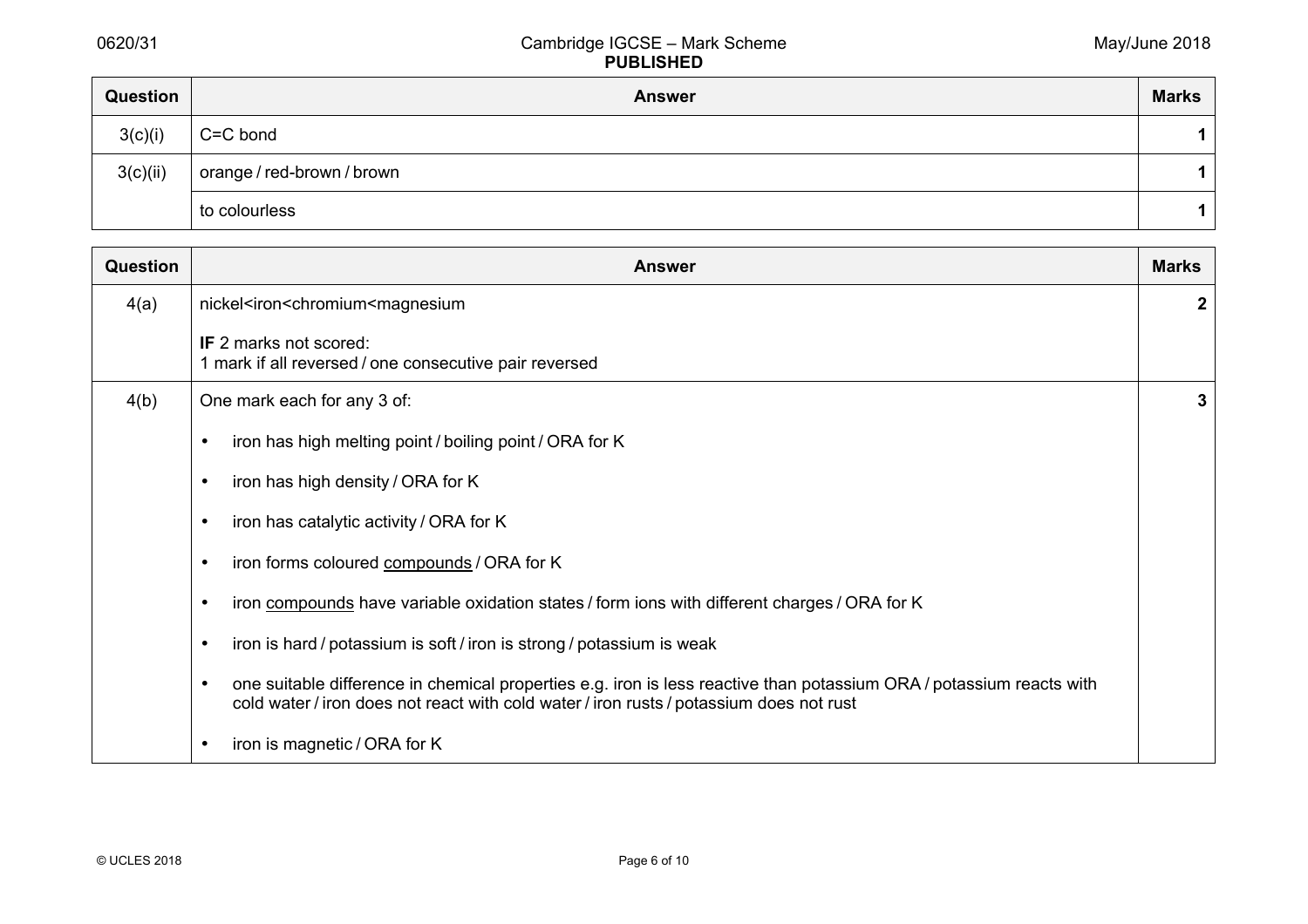| Question | <b>Answer</b>                                                                                           | <b>Marks</b> |
|----------|---------------------------------------------------------------------------------------------------------|--------------|
| 4(c)     | 3(Fe)                                                                                                   |              |
|          | 2(O <sub>2</sub> )                                                                                      | 1            |
| 4(d)     | it loses oxygen / oxygen is removed from the iron oxide / hydrogen gains the oxygen from the iron oxide | 1            |
| 4(e)(i)  | add (aqueous) sodium hydroxide / (aqueous) ammonia AND<br>green precipitate (2)                         | $\mathbf{2}$ |
|          | <b>IF</b> 2 marks not scored:<br>1 mark for add (aqueous) sodium hydroxide / (aqueous) ammonia          |              |
| 4(e)(ii) | Fe <sub>2</sub> Cl <sub>6</sub>                                                                         |              |
| 4(f)     | <b>B</b> / boiled water<br><b>AND</b><br>because no air / no oxygen                                     | 1            |
|          | C / with calcium chloride<br><b>AND</b><br>because no water                                             | 1            |

| Question | <b>Answer</b>                                               | <b>Marks</b> |
|----------|-------------------------------------------------------------|--------------|
| 5(a)     | breakdown                                                   |              |
|          | compound                                                    |              |
|          | molten                                                      |              |
|          | electricity                                                 |              |
| 5(b)     | + electrode labelled anode and - electrode labelled cathode |              |
|          | liquid labelled electrolyte                                 |              |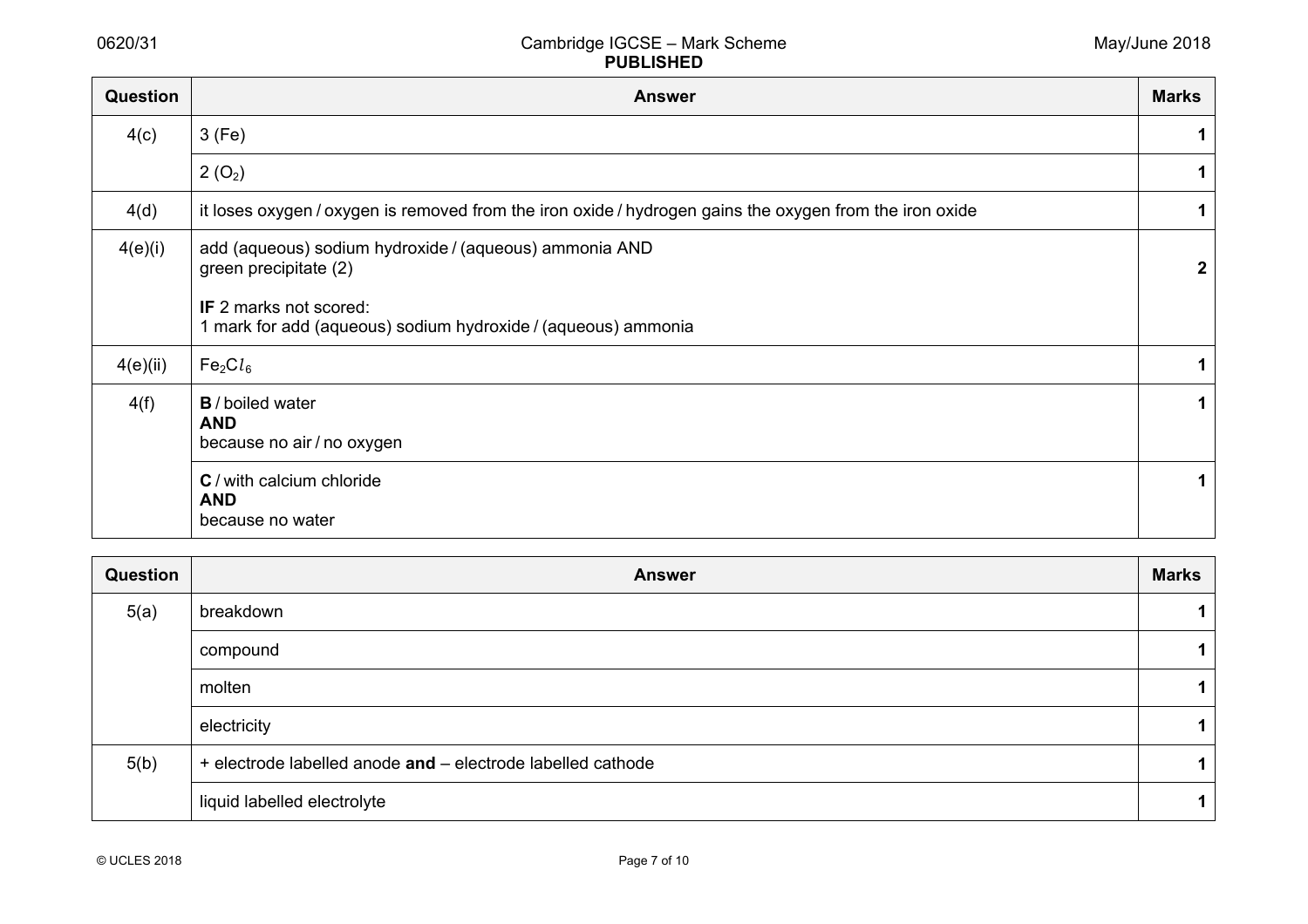| Question | <b>Answer</b>                             | <b>Marks</b> |
|----------|-------------------------------------------|--------------|
| 5(c)     | graphite / it conducts electricity        | 1.           |
| 5(d)     | negative electrode: zinc / Zn             |              |
|          | positive electrode: iodine / $I_2$        | 1.           |
| 5(e)     | iodine                                    |              |
|          | chlorine is more reactive than iodine ORA |              |

| Question | <b>Answer</b>                                                                                                   | <b>Marks</b> |
|----------|-----------------------------------------------------------------------------------------------------------------|--------------|
| 6(a)     | One mark each for any 5 of:                                                                                     | 5            |
|          | protons in the nucleus / centre (of the atom)<br>$\bullet$                                                      |              |
|          | neutrons in the nucleus / centre (of the atom)<br>$\bullet$                                                     |              |
|          | electrons outside the nucleus / electrons surrounding the nucleus / electrons orbiting the nucleus<br>$\bullet$ |              |
|          | 9 protons<br>$\bullet$                                                                                          |              |
|          | 9 electrons<br>$\bullet$                                                                                        |              |
|          | 10 neutrons<br>$\bullet$                                                                                        |              |
| 6(b)     | element                                                                                                         | 1            |
|          | atomic                                                                                                          | 1            |
|          | nucleons                                                                                                        | 1            |
| 6(c)     | any suitable e.g. treating cancer / checking thyroid function / tracer (in the body)                            | 1            |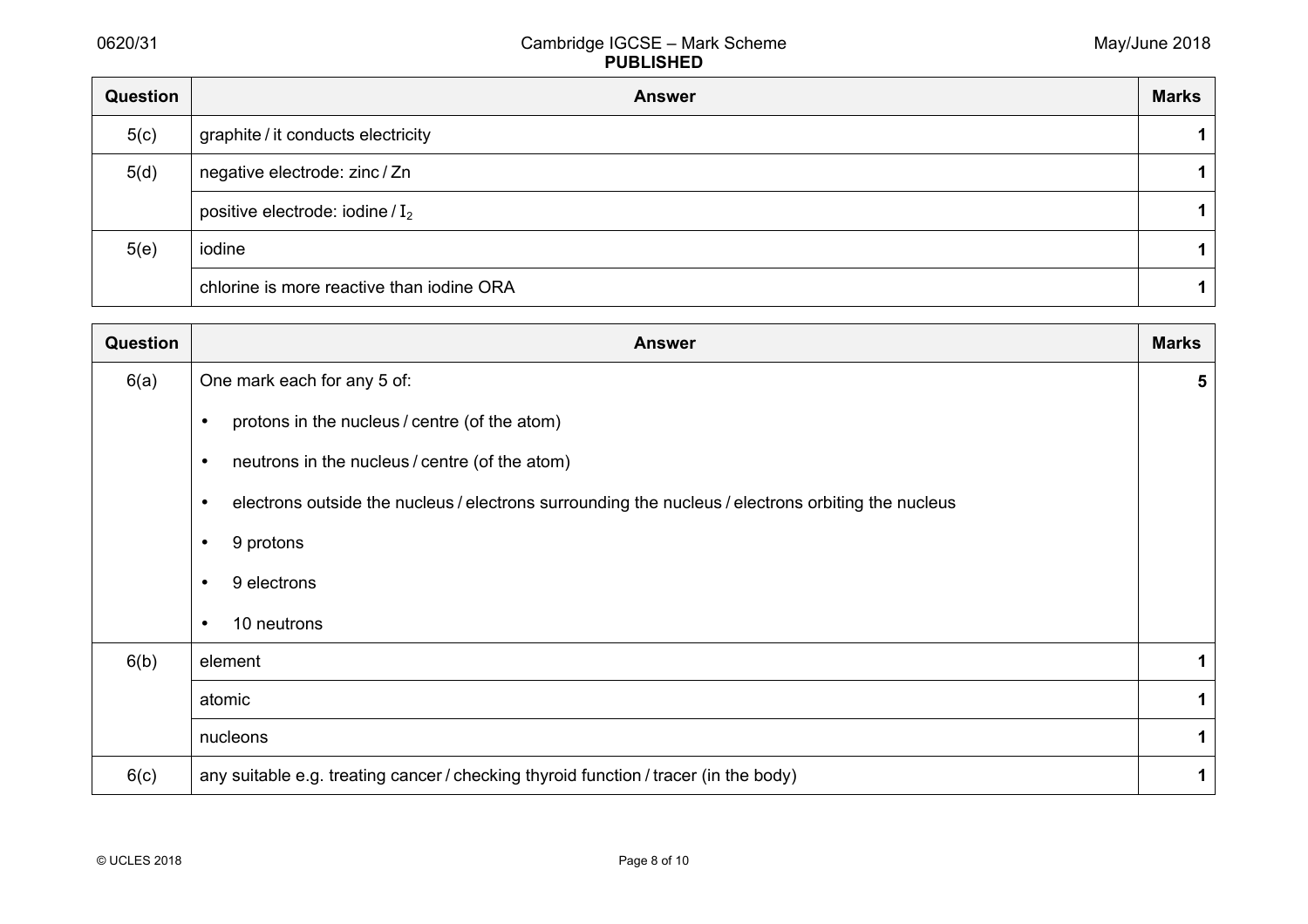| Question | <b>Answer</b>  | <b>Marks</b> |
|----------|----------------|--------------|
| 6(d)     | 235<br>ັ<br>92 |              |

| <b>Question</b> | <b>Answer</b>                                                                                 | <b>Marks</b> |
|-----------------|-----------------------------------------------------------------------------------------------|--------------|
| 7(a)(i)         | atomic radius of Rb: any value between 228 and 264 (inclusive of these values)                | 1            |
|                 | relative thermal conductivity of K: any value between 3.8 and 1.7 (inclusive of these values) | 1.           |
| 7(a)(ii)        | decreases down (the Group) / increases up (the Group) / decreases from sodium to caesium ORA  | 1            |
| 7(a)(iii)       | bursts into flame / extremely rapid bubbling / explodes                                       | $\mathbf 1$  |
| 7(b)            | second box down ticked (a sodium atom loses an electron)                                      | 1            |
| 7(c)            | basic oxide because metallic oxides are basic                                                 | 1            |
| 7(d)            | 76                                                                                            | $\mathbf{2}$ |
|                 | IF 2 marks not scored:<br>1 mark for $(C = 12, (H = 11)$ (Na = 23                             |              |
| 7(e)            | sodium sulfate                                                                                | 1.           |
|                 | water                                                                                         |              |

| Question | <b>Answer</b>                                                                              | <b>Marks</b> |
|----------|--------------------------------------------------------------------------------------------|--------------|
| 8(a)     | the reaction is complete / the reaction has finished                                       |              |
| 8(b)     | $^{\prime}$ any value between and including 37 (cm <sup>3</sup> ) to 38 (cm <sup>3</sup> ) |              |